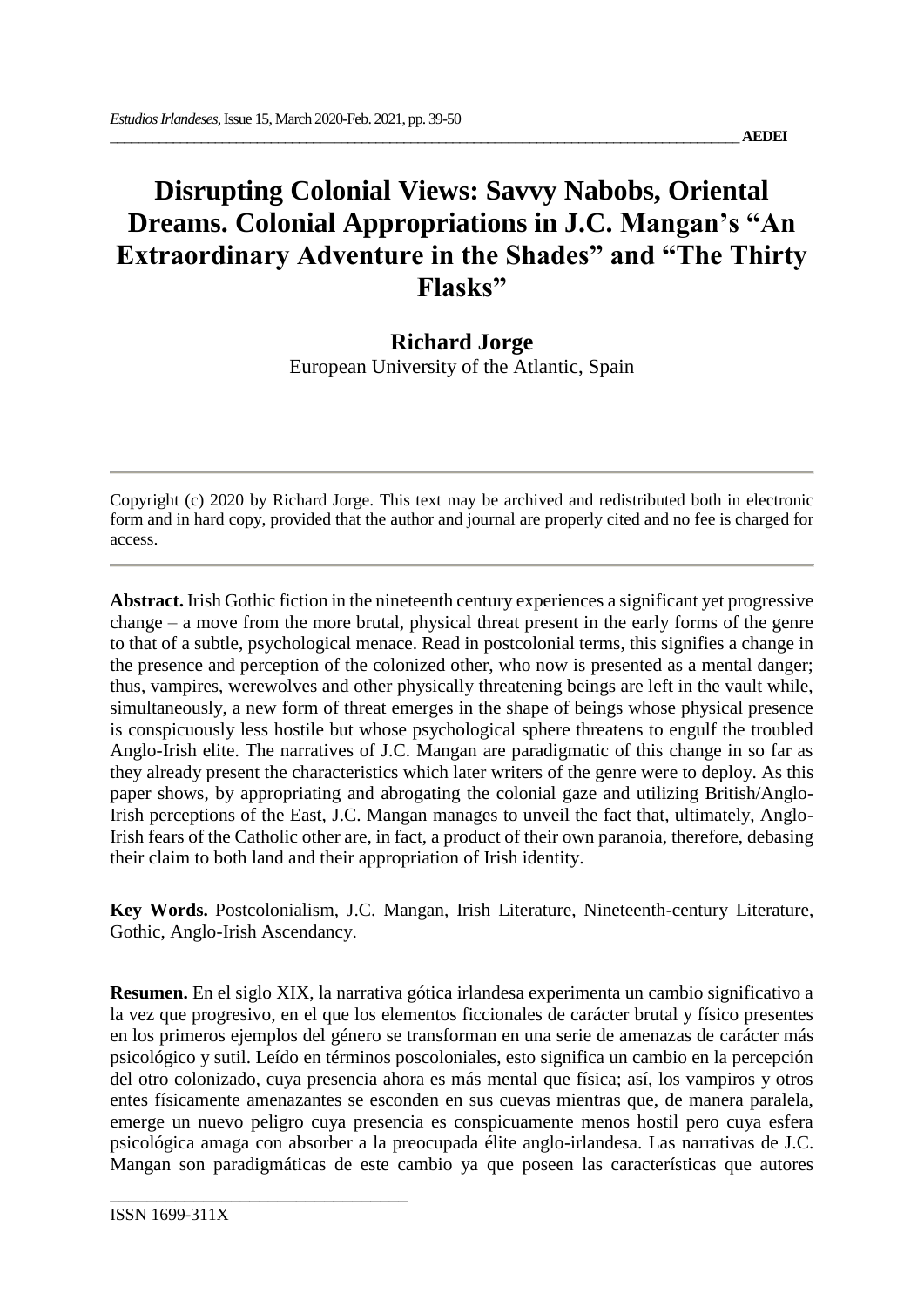postreros del género acabarán por emplear. El presente artículo demuestra cómo mediante la apropiación y abrogación de la observación colonial y la utilización de las percepciones angloirlandesas/británicas del oriente, J.C. Mangan consigue desvelar el hecho de que los miedos que dicha clase despliega del otro católico son producto de su propia paranoia, desmontando así su reclamo sobre la tierra e identidad irlandesas.

**Palabras clave.** Poscolonialismo, J.C. Mangan, literatura irlandesa, literatura del s. XIX, gótico, ascendencia anglo-irlandesa.

There is a significant change in Irish Gothic fiction in the nineteenth century in relation to previous Irish Gothic fictions – the move from a "physical" terror to a more "psychological" one, a well-known hallmark of the fictions of such Gothic writers as J.S. Le Fanu and Bram Stoker. As Jorge (2019) shows, the importance of the self in postcolonial literature and its implications for Irish literature, both to contest the image forged by the colonizers and to help create a national self-image, is paramount. This relationship of the self and the land is pervaded by a sense of instability, of insecurity caused by the colonial situation that provokes a displacement of the self.

Images of the other as threatening or subservient are commonplace in colonialist literature (Boehmer 73); whether enveloped in an aura of allure or of omnipotent and destructive power, characters embodying the colonized other have been continually drafted to present a disfigured image of such peoples to justify the colonizer self via the rhetoric of reversed mirroring images, by which the self is the direct opposite of the other; at the core of such misrepresentations was, of course, a justification of the empire and the civilizing mission. The writings of James Clarence Mangan display a concern with such misrepresentations and constitute an attempt at redressing a disfigured, misinformed image of the colonial other.

The present paper analyses how the relationship colonized-colonizer is manifested in the short narratives of J. C. Mangan, and how the characters in them present subvert the wellestablished notion of both colonial and postcolonial literatures in which the protagonist stands for either the idealized colonizer spreading civilization or the subversive colonized subject fighting for freedom, while the antagonist encodes the direct opposite idea. The particularities of the Irish context, both in ethnographic and literary terms, complicate easy, clear-cut classifications, both in social terms and in literary ones, perhaps because Irish Gothic writings are "marked by an ambivalent dialogue between Catholophobia and Catholophilia, 'progressivism' and nostalgia, the future and the past, English rationalism and Irish atavism" (Killeen 204). In the end, Irish writers "had to speak from the patriarchal and imperialist ideology that they lived in and by which they were appropriated" (Daniels 14). The present analysis updates and contextualizes the traditional tenets of postcolonial literature by questioning their applicability in the context of the nineteenth-century short narratives epitomized by James Clarence Mangan.

Representations of the other as the reversed opposing image of the colonizer are widespread in colonialist literature. In his study on the birth of literatures in conflict, *Literature, Partition and the Nation-State: Culture and Conflict in Ireland, Israel and Palestine,* Cleary asserts that "metropolitan European modernisation was conceived in terms whereby supposedly 'backward' regions – such as the Celtic peripheries … – were assimilated into supposedly more dynamic and advanced imperial heartlands" (55). It is this very same colonial encounter which provokes the appearance of the conflict between the self and the other, causing feelings of anxiety about the present and the future in the self which manifest themselves in a growing sense of frustrated ambition to improve its situation by obtaining the object of desire. Though this is not necessarily a material one, the relationship of the self and the object of desire is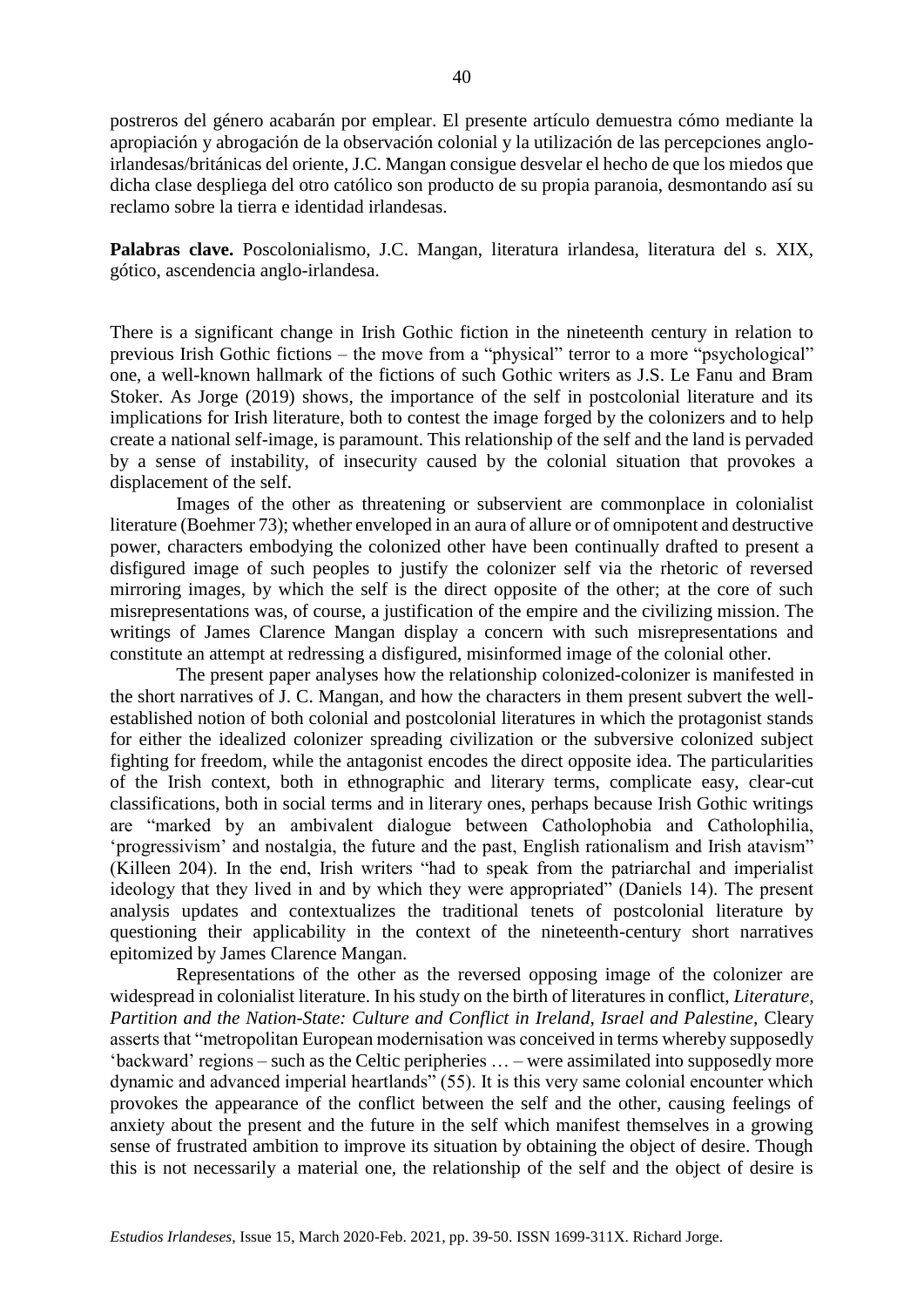always one of possession, that is to say that "[T]he pattern of all relationships in the Gothic fantasy … operates on the dynamic of sadomasochism" (Day 19). The colonized self, possessed by the colonizers, tries in turn to possess its object of desire; this possessor/possessed relationship is a replication of the relationship that operates between the colonized subject and the colonizer. It is then that the encounter with the other takes place. As Boehmer puts it, in postcolonial literature "[th]e concept of the other … signifies that which is unfamiliar and extraneous to a dominant subjectivity, the opposite or negative against which an authority is defined" (Boehmer 21). It is through this conflicting encounter that the colonial situation is explored. In Ireland, this conflict self-vs-other was realized in the otherness of Irish Catholicism, possessing "an ineradicable ethnic component, being perceived as immersed in superstition, savagery, and the general credulousness associated with primitive cultures or 'doomed races'" (Gibbons 13). It is precisely here where the fictions of J.C. Mangan play a leading role as literature of retrival for, in reversing colonial constructions of the other, they constitute an attempt to lead to an "exorcism of restrictive and repressed histories and imaginative versions, and to a construction of a new set of relationships" (Wisker 155). In this sense, many scholars have remarked the imprint of the postcolonial concept of hybridity, a combination "of European as well as indigenous traditions as a positive advantage which allows their writers and critics to understand and critique the West as both insiders and outsiders" (Innes 12); this element would allow postcolonial writers to criticize the colonizer without rejecting the legacy of colonization. In the Irish case, this would manifest itself in the breakage of the opposing dichotomy Catholic-Protestant or Anglo-Irish-Gaelic, arguing in favour of the blending of both the Anglo-Irish and the Catholic Irish, "attempting to dissolve altogether that opposition between dominating invader and dominated native" (Murphy 81). However, to be able to accurately interpret this colonial encounter, one should pay attention to the many nuances present in Irish Gothic literature, a complicated field in itself due to its manifold literary manifestations and to the long presence of the colonizers on the island. As Flannery asserts, "[a] range of internal factors complicates readings of colonial occupation, in which notions of language, nationality, ethnicity, faith, class, and gender were drastically affected" (19). One must, therefore, analyse the different layers and aspects which make up Irish Gothic literature if deeper, more nuanced and complete interpretations are to be gathered.

The analysis will, thus, focus on two of J.C. Mangan's short narratives, "An Extraordinary Adventure in the Shades" and "The Thirty Flasks", which will be used as exemplars of J.C. Mangan's application of postcolonial techniques to subvert colonial readings of the other. The first part of the analysis will unveil how the Dublin writer subverts and abrogates colonialist literary depictions of the other by presenting these as misinformed, delusional interpretations as observed in "An Extraordinary Adventure in the Shades". The second part of the analysis, centred in "The Thirty Flasks", shows how colonialist tools can be deployed to counteract colonizing attempts and misrepresentations of colonized peoples. J.C. Mangan's story utilizes the concept of the *colonial gaze,* as established by Boehmer, to its own advantage, turning upon itself the reversed mirror which the colonizers deployed to demean colonized peoples and proving that such readings of colonial subjects were, indeed, the sole creation of the metropolis.

J.C. Mangan's stories are multi-layered and offer innumerable readings. There is, however, in all his stories the presence of a foreign other, characteristic not only of a colonized mind but also very present in Gothic fiction. Its manifestation is multifarious and complex, sometimes resisting an easy interpretation, and ranging from the menacing to the expiatory. The most prominent, however, is the idea of the other as evil, as a threat, and it is best personified in the character of the sorcerer Maugraby, who features in three of his stories, "An Extraordinary Adventure in the Shades", "The Thirty Flasks" and "The Threefold Prediction", though in this last one it is just nominally. This is not by chance; Maugraby is the epitome of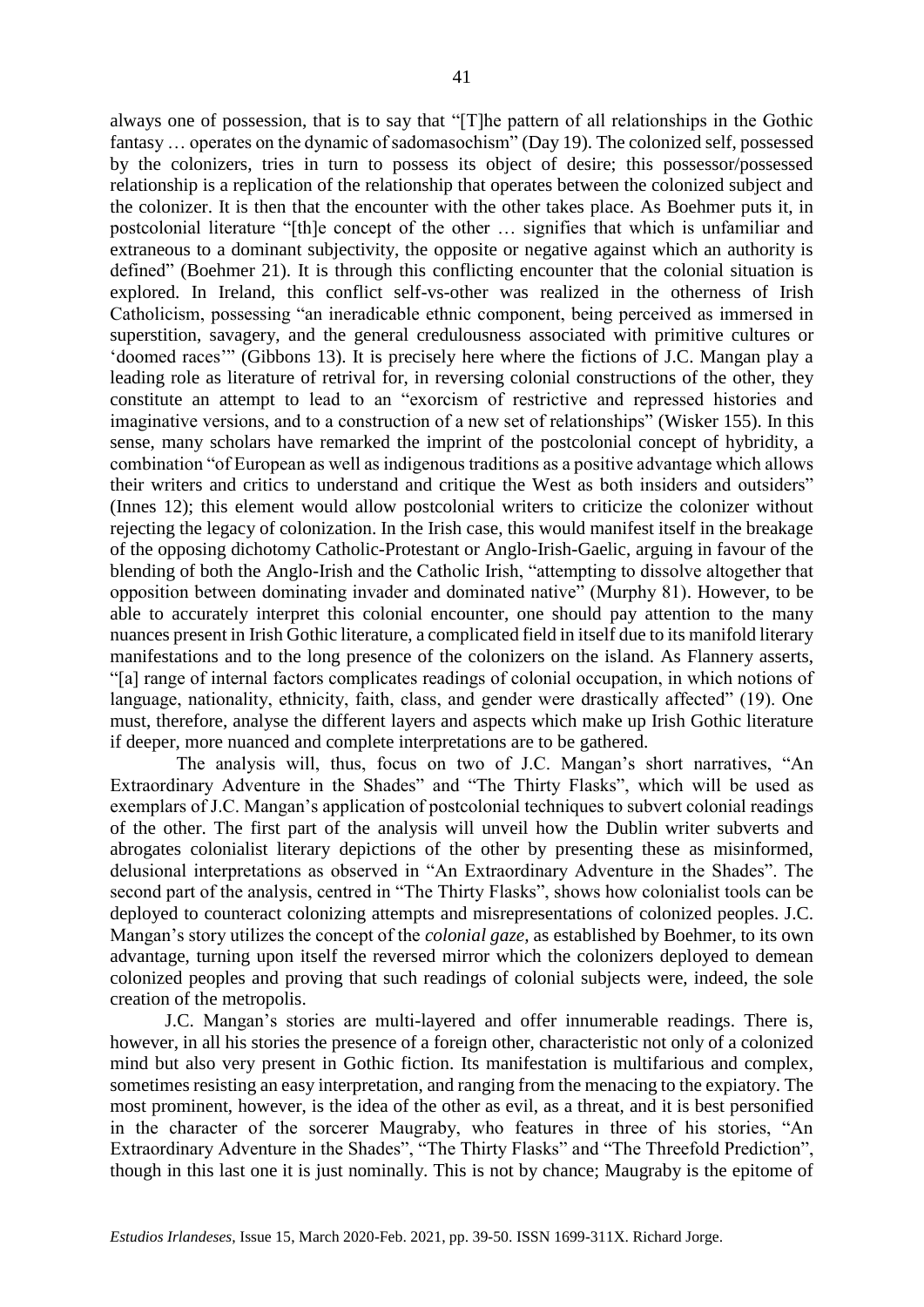the idea of the East, appealing and threatening at the same time, which can be seen in the fact that when the narrator speaks of him, both fear and awe are manifest: "Lord of this earth is Maugraby: – his breath exhales pestilence, – his hand lavishes treasures! He possesses invisibility, ubiquity, tact, genius, wealth exhaustless, power undreamed of! Such is Maugraby: such is he on whom I gaze" (Mangan 22).

As can be seen in this brief description, Maugraby is capable of inspiring both fear – "exhales pestilence" – and admiration – "lavishes treasures" –; he is even believed to have the merit to write in the London *Times*, referred to as the Thunderer. This perception of the other as both feared and admired at the same time owes a great deal to colonial literature. It is important to remark, however, that the construction of the other by the self is an ambivalent process. In a colonial context, the other is defined as radically different from the self, and yet at the same time, the other has to retain some characteristics of the self so that this can retain control over the other, what Homi Bhabha terms "repetition and displacement" (Ashcroft, *The Empire Writes Back* 103). Boehmer also expounds on this ambivalence inherent to the colonizing process:

So, while the Empire could signify far realms of possibility, fantasy, and wishfulfilment where identities and fortunes might be transformed, the colonies were also places of banishment, unlawful practice, oppression, and social disgrace, dark lands where worthy citizens might not wish to stray. (Boehmer 26)

Boehmer is also quick to point out the process of "repetition and displacement". On discussing the development of the concept of the other in imperial times, she asserts that such a concept is not simply a negative term set in opposition to the colonizer's own image. Further from that, it is a complex process, which represents an undifferentiated negative, and which depended largely on the context and the imperial situation. Within this category, there were cultures which were perceived to be closer to the European self than others (Boehmer 78-79). This is, of course, the case with the Irish, as Gibbons states, "religious bigotry and racial pathology intersected in the demonization of the Irish and the Celt, the simianized underclass that threatened the white, Caucasian race from within" (Gibbons 38).

Precisely because the other is almost all-encompassing, its representation in Mangan's writings is also convoluted. The other can be both a source of relief and a cause for destruction – sometimes both simultaneously. Thus, the relationship of characters with location is ambiguous, rather tense at times. Many of them do not belong in the place they inhabit, as is the case with the Mogul (Maugraby), "a certain uncertain old East Indian snudge" (Mangan 181) in "The Thirty Flasks"; others, like Basil in the same story, are on the verge of being dispossessed of their worldly goods, "As for my property, Steinhart and Groll will come down like wolves upon the Konigsmark chateau – and this house, of course, with all its rights, members, and appurtenances, as the lawyers say, goes to Elsberg" (Mangan 179); and yet others are doomed to be eternally wandering the earth like Braunbrock in "The Man in the Cloak", looking for "a victim – a substitute – even as the Man in the Cloak had discovered *him.* Month after month he prosecuted his search wherever he thought it likely to be successful. He traversed Spain, Italy, Holland, England, and France" (Mangan 260). This figure of the East as threatening is perhaps best appreciated in "An Extraordinary Adventures in the Shades", in which Maugraby's nose is perceived by the narrator as the worst of threats:

But experience alone could testify to the absolute amount of injury that would be inflicted through the agency of this mountainous feature. Extending itself from College Green though Dame-street, Westmoreland-street and Grafton-street, it would, by regular degrees, occupy every square foot of vacant space in this might metropolis. Then would ensue the prostration of commerce, the reign of universal terror, the precipitated departure of the citizens of all ranks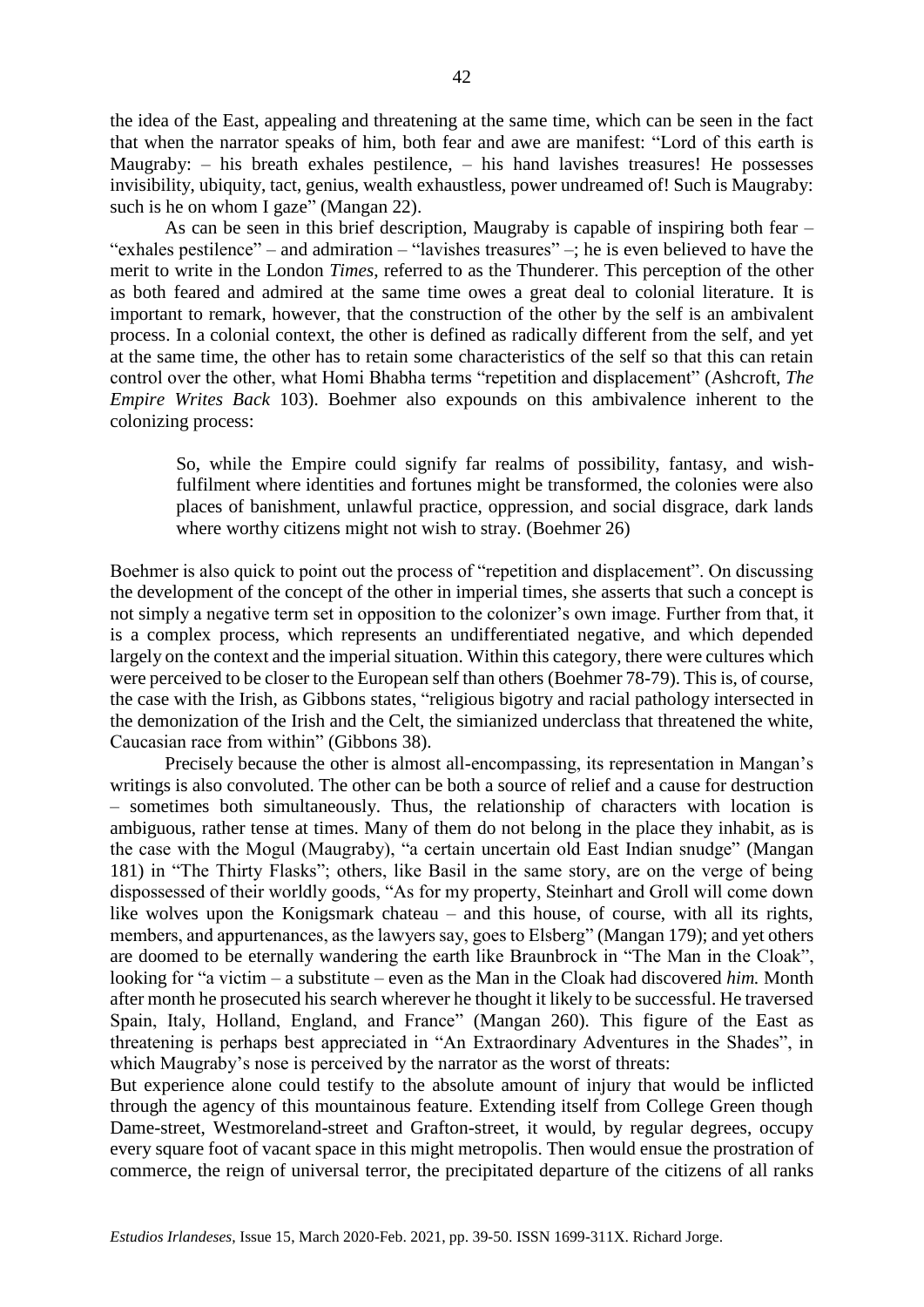into the interior – and Dublin would, in its melancholy destiny, be assimilated by the historian of a future age, with Persepolis, Palmyra, and Nineveh! (Mangan 22-23)

This story – Mangan's first – already explores this confrontation of the self and the other. The story – in an overall jocose tone – is told from a first-person point of view and narrates the encounter of the narrator – whom we finally identify as Clarence – with the Oriental necromancer Maugraby at the Shades Tavern, near College Green, where Clarence had an appointment with an acquaintance. As soon as Clarence arrives, he starts drinking compulsively and his attention is arrested by a particular man sitting nearby whom he mistakes for Dr. Bowring and then identifies as Maugraby. While Clarence continues indulging in spirits, Maugraby starts to alter his physical form, threatening to destroy not only the tavern but the whole of Dublin. The story is brought to a climax when Clarence believes himself to be confronting the necromancer and finally passes out, reportedly due to his overindulgence in alcohol. On waking up, Clarence finds himself in bed assisted by Dr. Stokes, who informs him that there had been no sign of the necromancer, and that the supposed necromancer had been none other than Brasspen, of the *Comet* club.

Although there is no explicit presentation of the narrator other than his name – which is found almost by chance –, there are several facts that identify him with the educated middle classes. First of all, he arranges an appointment in "College-green, at the Shades Tavern – a classic spot, known to a few select persons about town" (Mangan 14). This is an obvious reference to the Anglo-Irish higher classes, College Green being the epitome of the Anglo-Irish power in the country, since it gathered the place of highest education in Ireland at that time – Trinity College – and the seat of the former Irish parliament. This reference is not gratuitous, for an immediate – if less apparent – parallelism has been established. The Houses of Parliament of the Anglo-Irish were located in College Green, where Ireland possessed a bicameral legislature and was *de facto* independent from Britain; however, behind the "splendid Italianate parliament house" (Jackson 6), Britain still exerted its influence, so much so that "the Irish political system in the 1790s was affected by British influence at almost every level" (Jackson 8). Furthermore, the kind of language the narrator uses – ornate, reflexive, full of foreign expression – can hardly be identified with that of the lower, illiterate classes, "I was, however, determined to institute an examination into it *stückweise*, as they say in Vienna" (Mangan 15). This is linked to his chosen topic for his soliloquy, wondering whether the stranger he is observing is not Dr. Bowring, a well-known translator and founder of Utilitarianism, and questioning himself as to whether he should approach him "in the majestical cadences of the Spanish" (Mangan 19). There is little, if any, doubt about the social class Clarence belongs to.

Even though "An Extraordinary Adventure in the Shades" is Mangan's first story, it already contains all the elements he was to bring to perfection in his later stories. As has been commented, it is the ambiguous relation of the self and the land caused by the colonial situation in Ireland which brings the characters to a state of near destitution, which, in turn, provokes the encounter with the other. It is true that such a state is not overtly explored in the story; however, Clarence indulges considerably in the drinking of spirits to the point of passing out. Further, the Shades Tavern is classified as a "classic spot" (Mangan 14), where port wine is served and where one could expect to meet Dr. Bowring, "one of the leading genii of modern Europe" (Mangan 18). Passing out in such a place can hardly be considered as proper behaviour. Thus, it would not be too farfetched to assert that Clarence the narrator is on the verge of social destitution, even if this is presented in a mocking form. It is precisely when he is in this stage that the supernatural encounter takes place.

The other is presented in this story as a fearful, invasive force, "Maugraby, the celebrated oriental necromancer, whose dreaded name the romances of my childhood had rendered familiar to me, and who had lately arrived in Dublin for the purpose of consummating some hell-born deed of darkness" (Mangan 20). It is remarkable, though, that the unknown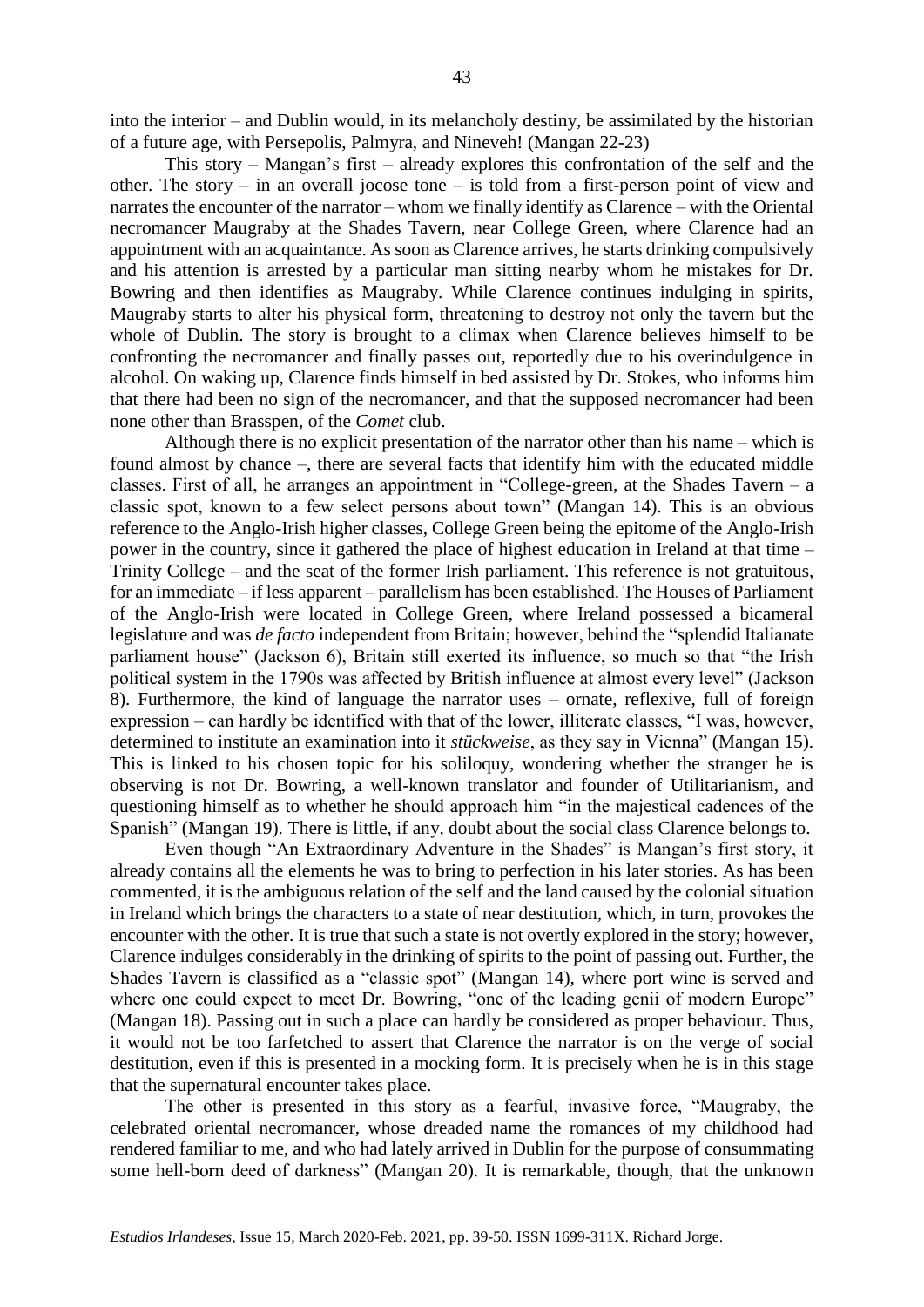person whom Clarence mistakenly identifies with Maugraby is perceived as threatening since he was present prior to Clarence appearance:

Suddenly I heard someone cough slightly. … Seated at an opposite table, I beheld a gentleman of tall stature and commanding aspect, striking, indeed to a degree, in his physiognomy. … How was it that I had hitherto neglected to notice this man? (Mangan 14-15).

In fact, the transformation this unidentified individual experiences in Clarence's mind – ranging from an unidentified person to Dr. Bowring to become later on Maugraby – can perfectly be compared to the perception of native peoples by colonizers. When arriving at what they would term new lands – "the start of a new history", as Boehmer puts it (Boehmer 24) –, colonizers viewed native peoples with curiosity; as the scavenging for lands and raw materials commenced, this curiosity was transformed into vigilant observance and then – if the natives opposed resistance – into open fear, which, in turn, proved a further argument for the conquering and civilizing mission. As Boehmer explicates, "Stereotypes of the other as indolent maligners, shirkers, good-for-nothings, layabouts, debased versions of the pastoral idler, were the stock-in-trade of colonialist writing. In contrast, the white man represented himself as the archetypal worker and provident profit-maker" (Boehmer 38). Understood this way, Mangan's presentation of the self undermines this interpretation of the colonized Other; the image offered through the prism of the self turns out to be a delusion caused by severe indulgence in alcohol, and the threatening Maugraby is none other than Brasspen, an equal to Clarence in dignity and social status. Thus, Mangan fights back the image of the colonized other as an evil being threatening to bring the collapse of civilization. What he offers is actually a reversal of roles, in which the colonial gaze is shown to be product and reflection of its own character while the colonized other is just the receptor of this abusive gaze. Mangan is, in fact, ridiculing the colonial enterprise, which – like Gothic literature – "is obsessed with *invisible* adversaries, and fantasies of corruption, infiltration, and pollution from within" (Gibbons 38). As Gibbons asserts, during much of the Nineteenth century, the British were worried about the collapse of civilization which could stem from having intermingled with the peripheral Celts. However, as Mangan's burlesque piece proves, their demons are their own creation, product of colonial overindulgence.

This argument is further reinforced by the fact that the self remains deluded to the end of the story. During all the narration, Clarence is unable to realize his own misperceptions are the product of severe alcoholic indulgence and chooses to attribute them to both supernatural agency – in the shape of Maugraby – and to his high intellect:

Hastily to discuss the remainder of my wine, to order a fresh bottle, and to drink six or eight glasses in rapid succession, was the operation of a few minutes. … I felt renovated, created anew: … I stood out, in front of the universe, a visible and tangible Intellect … (Mangan 20)

Even when he is brought home by his friend, Dr. Stokes, who assures him that there was no Maugraby to be seen and, therefore, no supernatural agency, Clarence chooses to ignore this and closes the narration of his adventure by referring to the mysterious supernatural powers the world is enveloped in: "*Tout est mystère dans ce monde-ci,* I thought; *je ne sais trop qu'en croire*" (Mangan 24). This has a curious interpretation from a postcolonial point of view.

Despite the fact that everything in the story points to the assumption that the narrator's supernatural encounter with Maugraby is the product of an alcoholic delusion and can, therefore, being explicated in rational terms, there is the possibility – however unlikely and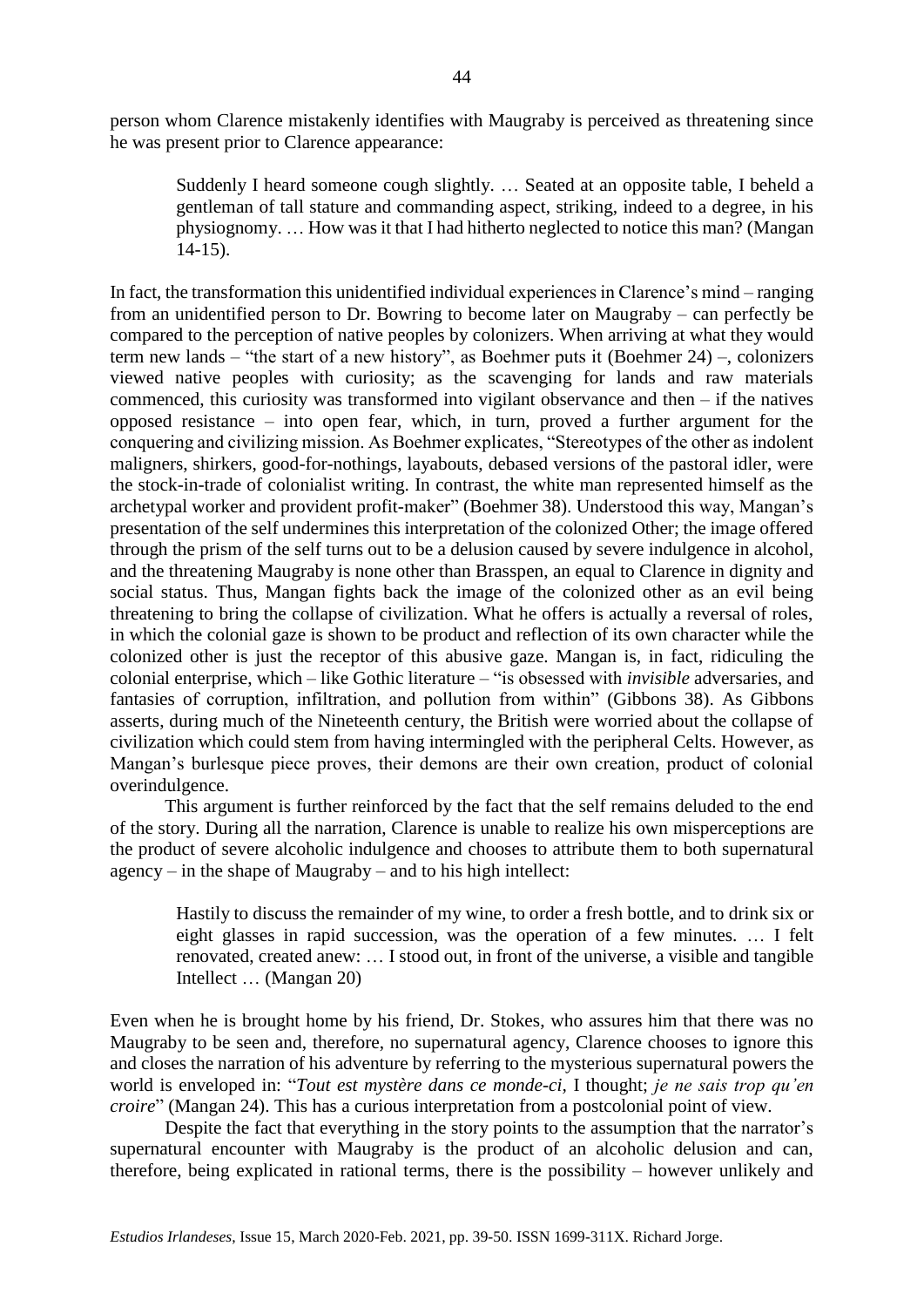bombastic – of believing the narrator's rendering of the story, and to this possibility the narrator holds fast. This act of faith, a self-imposed delusion is necessary for the narrator's self-esteem, and it is paralleled in the building of the Empire. In the same way that the narrator chooses not to question the nature of the supernatural encounter because that would imply questioning his own nature, so the British Empire chose not to question the nature of its purpose. The idea of the empire was unquestionable, supported by self-obsession, bombast, and mere selfconviction: "It was possible to justify the Empire because it was self-evidently responsible, above blame, just – and it was just, it could be claimed, because it was British" (Boehmer 41). Questioning the Empire would have implied questioning the civilizing mission on which it was supposedly based, and this could have translated into inquiries into the malpractices the aura of the Empire shaded. Similarly, Clarence's acceptance of his delusion would imply a questioning of his own self and facing his social downgrading. Thus, it was preferable to adapt and adopt the myth of the other as a menacing force, even if that implied surrounding it with a magical aura.

Mangan, however, is going to delve even further in his abrogation by replicating the *colonial gaze*, understood as "the curious scrutiny of the colonized by the colonizers" (Boehmer 68) and through which the former becomes an "*object of study*" (Boehmer 69) of the latter. This distancing of the colonized subject in pseudoscientific terms is a further instance of the otherizing process to which native peoples are subjected. It is curious that the self employs the colonial gaze here; this is, however, a pivotal element in J.C. Mangan's abrogation technique. In his stories, the self represents the Irish middle and higher classes, which were to a large extent integrated by the Anglo-Irish Protestant Ascendancy, themselves representatives of settler communities – "It was in settler societies, and prototypically in nineteenth-century Ireland, therefore, that the first distinct phase of colonial national consciousness in the Empire at large can be said to have begun" (Boehmer 107). Caught up between two worlds – England and Ireland –, their allegiances to one or the other varied from time to time, and depended on the particular circumstances. Weary of England, the Anglo-Irish Ascendancy was also afraid of the native Irish Catholics, whom they perceived as a threat to their world. The Anglo-Irish parliament, largely dependent on England, tended to the exclusion and marginalization of the Catholic population in stronger terms than the English parliament would have done, to the extent that many Protestants "opposed the inclusion of the Catholic descendants of the Gaels in the nation and supported the continuance of … the 'penal laws'" (Murphy 13). Nevertheless, Mangan's representation of the other will show how this scrutiny is ultimately incorrect. "The Thirty Flasks" is a good example of this appropriation and abrogation of the colonial other.

The story relates the misfortunes of Basil Rosenwald, an upper-class gentleman from Saxony. Early in the story, the reader is informed that he is very near to becoming destitute, a state which is not caused by any alien forces but by his own addiction to gambling: "Last night in my madness I rushed from the *rouge et noir* room to the *roulette* table … and in twenty minutes, without well knowing how, I found that I had parted with notes for four thousand florins!" (Mangan 179). As can be appreciated, Basil is not ready to acknowledge his own part in his misfortunes, choosing to blame his friend Heinrick for them. In his despair, he seeks the help of a magician, "a certain uncertain old East Indian snudge" (Mangan 181), whom his friend – really the East Indian's accomplice – has recommended. Basil meets the Nabob, who is ready to give him the necessary money to re-establish him to upper-class society on condition that he swallows a number of magic flasks. These, the Nabob informs him, will reduce his inches while transferring them to the Nabob. Basil accepts the compact, assuming that the Nabob is some sort of lunatic: "A man that fills other people's purses with ducats, and their stomachs with brandy, and all for nothing! Why, he must be mad! Perhaps overtaken by remorse for some crime: they do ugly things in the East. Perhaps only eccentric" (Mangan 182). However, the compact turns out to be true, and – in a paradoxical reversion of the colonized-colonizer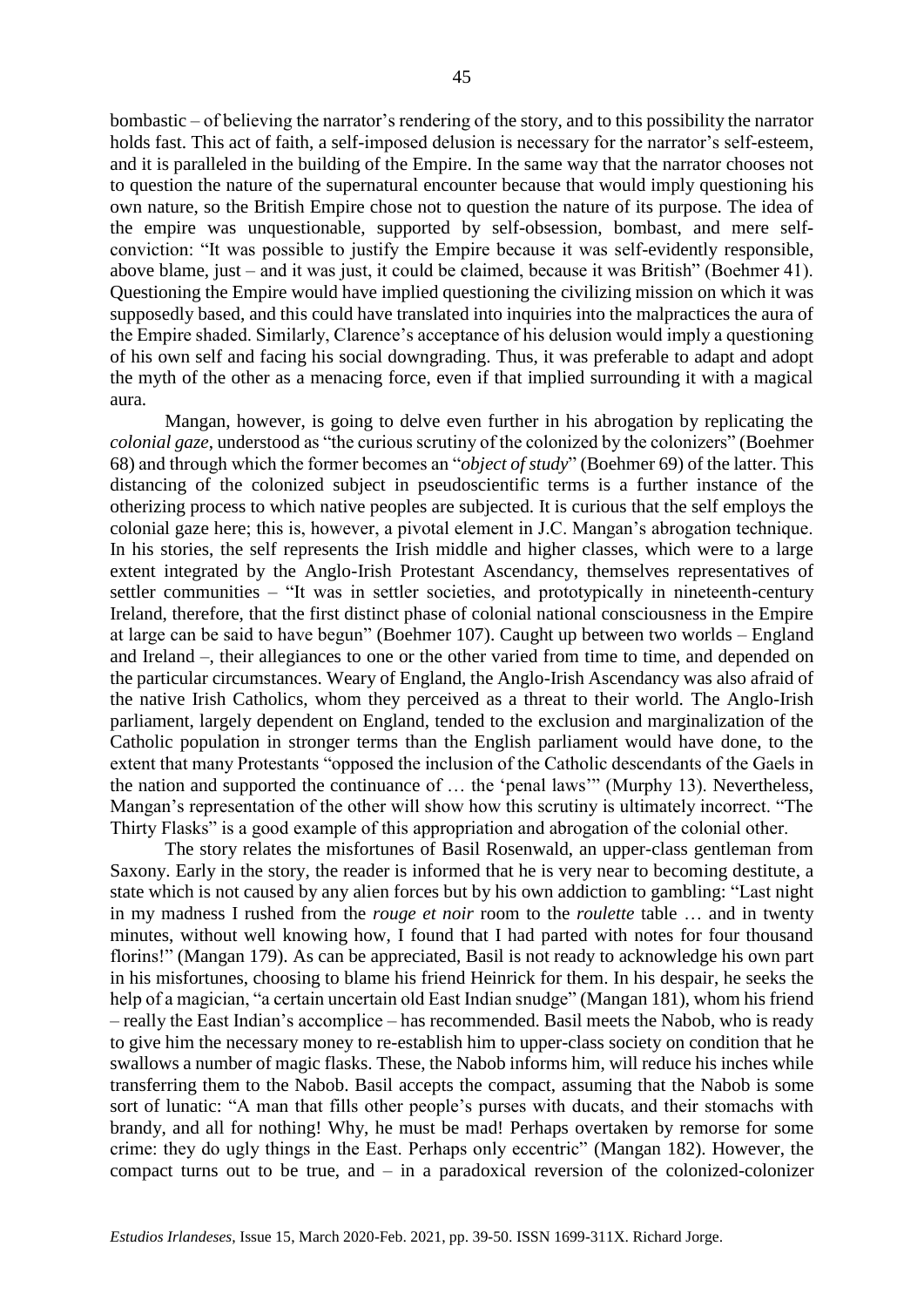relationship – as Basil's richness recovers, his inches diminish to the point that there is just one inch left before the compact is irreversible. The story's climax is brought about by the introduction of the character of Slickwitz, who saves Basil by transferring him the money his recently deceased uncle has left him.

This brief summary suffices to show the parallelism that can be established between the character of Basil and that of the Anglo-Irish Ascendancy landlords. Like the Anglo-Irish, Basil lives on inherited property; not having to work, he is ready to indulge in the pleasures of life and, like the Anglo-Irish landlords, live off "their rents, hunting, breeding horses, attending race meetings, … and dispensing lavish hospitality" (Somerset Fry 171). Just as the Anglo-Irish landlords did, Basil exploits his inheritance without thinking of the consequences of his exploitations: as long as he can continue living his idle life, he is untroubled.

Most tellingly, perhaps, is the fact that the figure of the Nabob seems to embody all the racial prejudices raised against the Oriental other, reminiscing British (and Anglo-Irish) stereotyped treatment of the Gaelic Irish during much of the colonial process. The figure of the other – be it Irish or Indian – seems to amalgamate all the negative features into one single, undistinguishable unit, which would, of course, be the mirror opposite of the colonizer's selfperception. In "The Life of the Irish Soldier in India", Bubb recalls how the British depicted their Irish fighting bodies by describing "so-called Irish traits: drunkenness, cheek, religiosity, an innate comedy and a rapid change from ferocious battle-cries to sentimental tears" (779). Further still, as Anne Jamison points out, Basil can be unquestionably linked to the logic of "the century in which [he] lives, with all its scientific progress and exaltation of reason" (169), while the Nabob belongs unequivocally to the sphere of superstition and magic and "the necromantic art of speaking with the dead" (Jamison 172). Here again is the dichotomy of reversed mirroring images by which the colonized is everything the colonizer is not: Basil, the Anglo-Irish, stands for logic while the Nabob, the Gaelic Catholic, represents the darker side of the mind, the occult, the unfathomable.

After his first meeting with the Nabob, and when still in debt, he feels restored and has breakfast consisting of "one colossal roll and butter, two hen eggs, three slices of Westphalia ham, and four cups of Arabian coffee" while he ponders whether he should "despatch [Aurelia] a succession of billet-doux, say forty-eight in twenty-four hours" (Mangan 200), which is certainly not the most adequate behaviour for a man highly in debt. When short of ready cash, and in his blind ambition to support his lifestyle, he borrows from money-lenders, to whom he is forced to pay back:

"Take a chair, Mr. Grabb," said Basil. He went to a press, unlocked it, and took out the money-bag he had received the preceding day.

"Eight hundred and  $- a -$ " he said, looking at Grabb, inquiringly.

"*Vierzig*, Forty," said Grabb, in a soft voice, and with an expressive twinkle of one eye. (Mangan 201)

Basil is unable to manage his own property and inheritance. It is only when he receives aid from the foreign other in the form of an uncle "who spent a great part of his life in the east" (Mangan 236) that he finally manages to get back on his feet. Mangan is pointing at the seeming inability of the Irish ruling classes to govern their own affairs as had happened with the Irish parliament, an inability which had translating into the disappearance of Ireland's governing institutions.

The focus of the present paper, however, is on how the other is presented, which in the writings of J.C. Mangan corresponds with that of colonialist literature, at least superficially. Since the Dublin poet is appropriating the image of the other, this has to bear some resemblance to the original in order to be recognized. Thus, the image of the Nabob/Maugraby is presented under a stereotypical light. At first, the Nabob is shown as what can be expected from a rich East-Indian: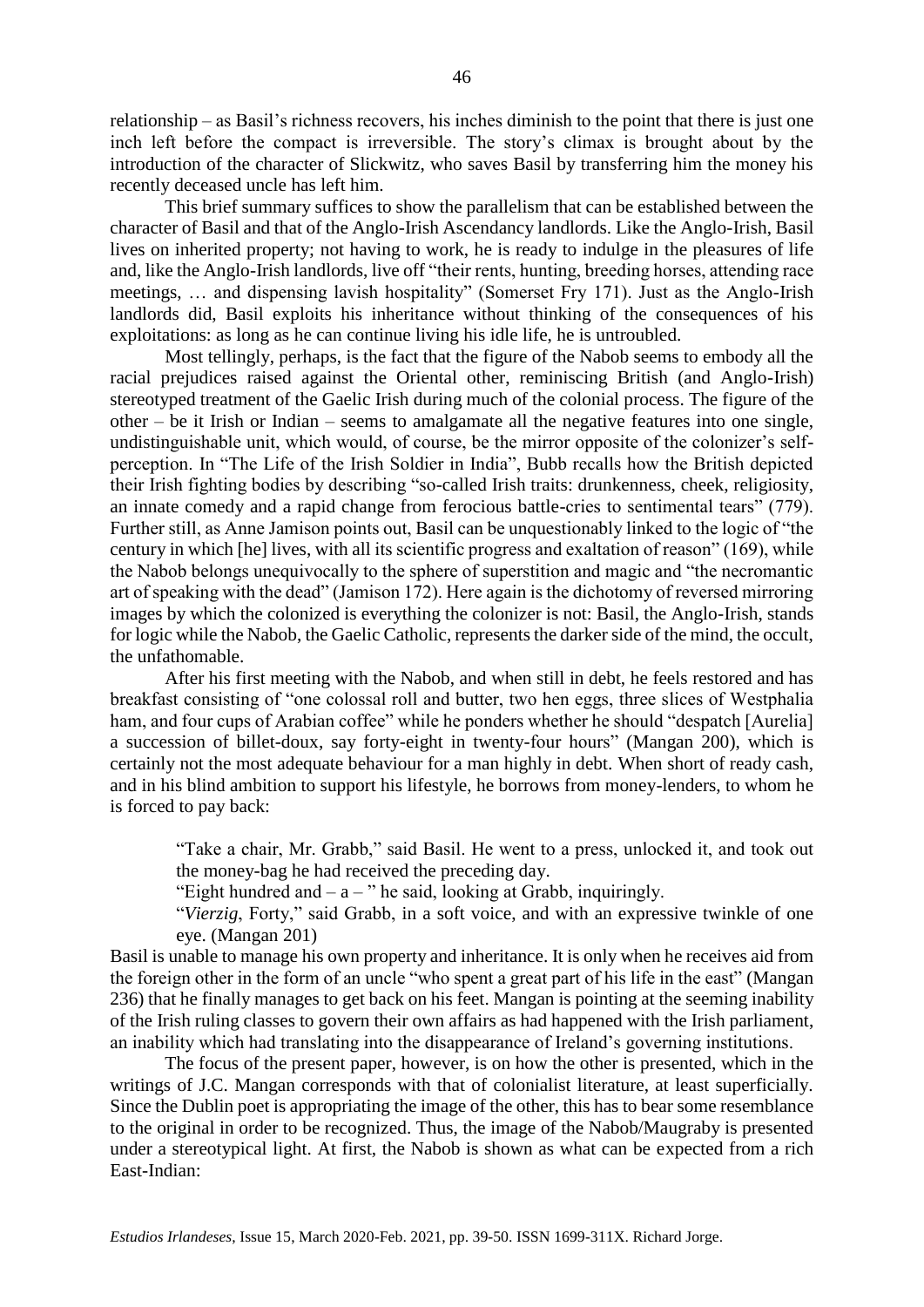No! Surely he had never before looked upon such a melancholy caricature on the human form. A rich dress, a profuse abundance of rings, chains, and jewellery, and a countenance in which aristocratic pride seemed struggling with the consciousness of personal meanness … He was lame, crooked, and shrunken in his limbs. A few straggling hairs still adhered to his head, but his teeth had all abandoned their posts, and the jaws in consequences having collapsed, he presented at thirty-one the appearance of a man somewhere between fifty and sixty. His eyes were small and spiritless, and his complexion had that sallow, doubtful hue which habits of intemperance are so apt to superinduce in the countenance of a man of naturally feeble constitution. His stature could not have exceeded three feet and a half; – and as he walked into the room, leaning upon an ebony stick and stooping somewhat, he seemed a thing almost too dwarfish and insignificant to be entitled to the epithet of human. (Mangan 183-184)

Although it may seem like an odd combination, this image of the East-Indian actually manages to portray the two most common images associated with the East, signifying at the same time "far realms of possibility, fantasy, and wish-fulfilment … and places of banishment, unlawful practice, oppression, and social disgrace" (Boehmer 26). The Nabob is perceived as both rich – and thus presumably powerful – and frail at the same time, personifying the idea of the foreign other whose richness must be taken away to be administered by the empire. Driven by selfinterest, the East-Indian himself promotes this image of the "exotic": "Egypt and India familiarize men with many wonders that you in these humdrum countries little wot of. Yes, I studied magic for ten years. My art profited me: I acquired rank, riches, respectability. But I paid for these advantages an awful price!" (Mangan 185). As the story progresses, the Nabob is revealed as evil, threatening to destroy Basil by acquiring all his inches, thus reducing him to a caricature of a human being. Finally, the East-Indian is revealed to be none other than Maugraby, "the magician of the eight and forty-gated Domdaniel" (Mangan 235), thus revealing the other to be a source of evil, "a site of insensible monstrosity: populated by disloyal servants" (Wright 24). So far, everything in the narrative reflects the mainstreams of colonial discourse, reproducing colonizers' ideas of the "exotic", the "other, foreign, a place of unrealisable desire to *become* other, to be 'beside oneself'" (Punter 106). Maugraby thus personifies the Anglo-Irish (and British) worst fears, that of the enemy within. Like Stoker's Dracula, he has trespassed the limits of his East-Indian home and penetrated the kernel of civilized society, becoming "a potential source of terror, which is all the more insidious for presenting itself as normal, or availing of the achievements of western society – freedom, market relations, mobility, education, technology" (Gibbons 83-84). The Nabob is fearsome not only for his supernatural powers, but also because he escapes the boundaries of rationality.

This surface image is, however, challenged by the very same text. Like colonialist discourse – and it could be argued like the Anglo-Irish themselves –, the text seems to be blaming the East-Indian for Basil's misfortunes. However, a deeper reading will render a very different approach. In fact, the main character in the story has just himself to blame, for the hardships he has to endure stem from his wrongdoings and mismanagements, which began before the action in the narrative takes place. Thus, at the very beginning of the story, the reader is informed that Basil is next to bankrupt: "Cash I have next to none" (Mangan 179). Basil is a gambler, who – like the Anglo-Irish – lives on inherited property. Despite being conscious of this, Basil tries to displace his guilt towards others, first blaming his friend Heinrick, and then blaming the Nabob and accusing him of cheating. To these accusations, the Nabob replies: "Yet, what right, I repeat, have you to complain? You have not been choused out of a single rap. The twenty-two thousand ducats which were yours by the virtue of the flasks, have been fairly won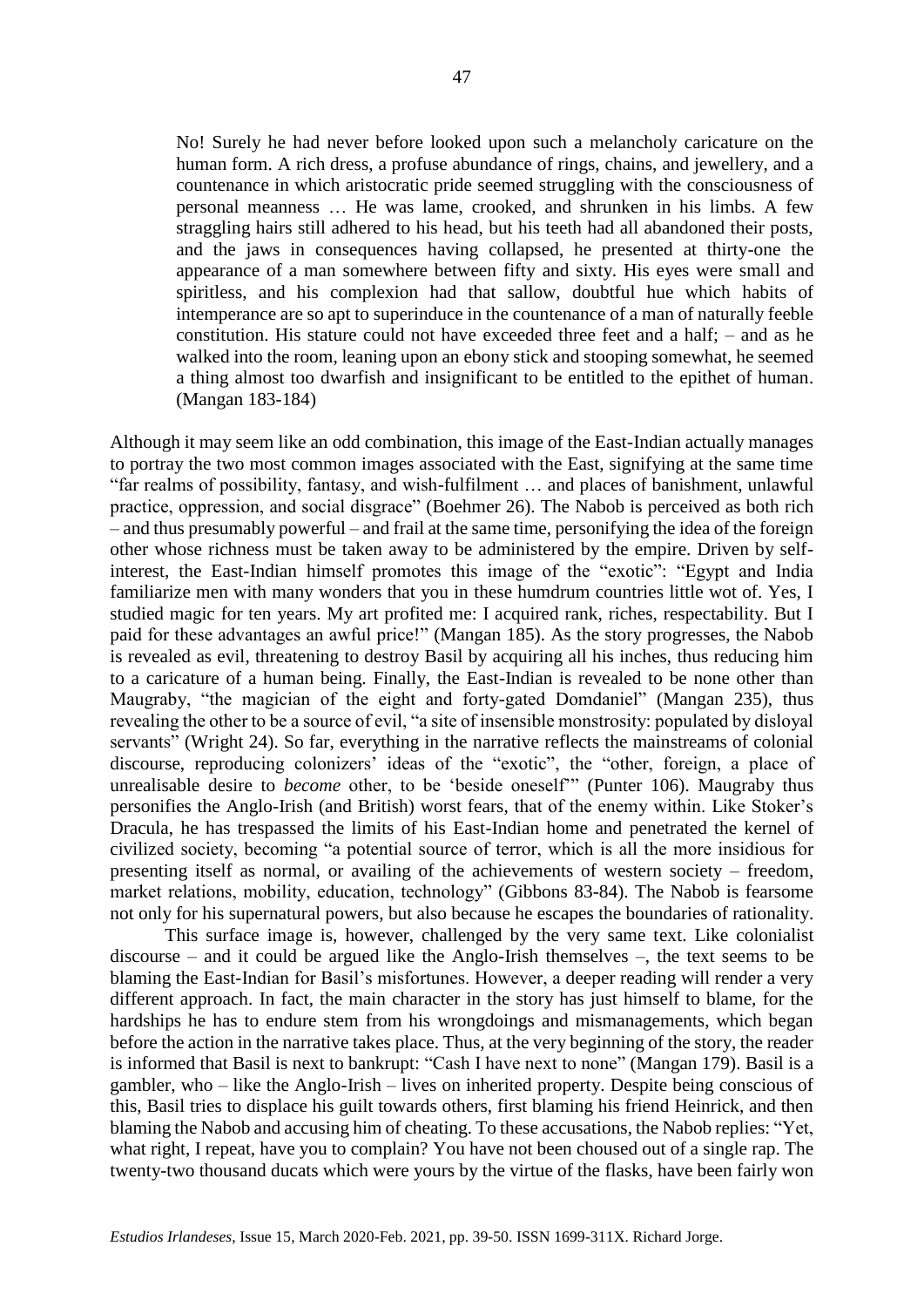form you" (Mangan 233-234). This assertion is, as a matter of fact, correct, for in the reality of the narrative the Nabob does not cheat Basil. In fact, much the opposite – he tries, time and again, to make sure the terms of the compact between them are clearly stated and understood:

Now, mark and ponder: *Every time that you drain one of these black flasks you lose an inch of your stature, and I gain it.* This is not all you appearance otherwise becomes altered for the worse; and, in short, by the time you have drained the thirtieth flask you will have sunk down to my height, and present precisely such a spectacle to the eyes of all who see you as I do now, while I, on the other hand, shall be in possession of all your present advantages of feature and figure. You understand me definitely and clearly? (Emphasis in the original) (Mangan 191)

As if this soliloquy was not enough, a few lines later, the Nabob reasserts himself, "'My flasks are my bonds,' said the East-Indian, in the same quiet tone. 'But you agree voluntarily to my proposal? You will have the ducats at the price I have stated?'" (Mangan 191). As can be seen, the East-Indian is not cheating Basil; rather, much the opposite. Basil's problem is one of disbelief. His perception of the Nabob is, no doubt, a reflection of the perception of the other by the colonizer – an inferior being, childish, and as such void of respectability, his utterances a mere reflection of his child-like mind-set, and it "thus duplicates the infantilization of the colonized" (Wright 121). Basil does not believe the Nabob's assertions any more than he would those of an imaginative child, "'Really, my worthy Sir' said Basil, still laughing, 'your solemnity would impose on the devil himself. I do understand you – and I am willing to go any length to countenance your joke. I trust you will not find me ungrateful'" (Mangan 191)

Not only does the Nabob prove his warnings were true, but he also reflects the image of the Empire on Basil, "Doubtless you have a high opinion of the fidelity and extent of your own perceptive powers, your judgement, understanding, and so forth; and you laugh at every body not endowed with a sufficiency of reason to counterpoise and curb the vagaries of his imagination?" (Mangan 207). Malignant and cruel as Maugraby/the Nabob might seem at first, a careful reading unveils Basil's paradox of accepting a compact and then protesting against terms he himself accepts knowingly. Likewise, much as the Anglo-Irish protested – and feared – against a Catholic upheaval, in the end, and through their many impositions on the Catholic Irish, they were paving the way for the many revolts and protests which would eventually ensue.

There is, however, a much clearer vindication of the figure of the other in the story. Towards the end, when the story reaches its climax, Basil and the Nabob have reached an impasse, for just as the Nabob reminds him: "Until you have lost the last, the *thirtieth* inch, your identity remains in *status quo*. Retain that inch, and you are still you and I am still I" (Mangan 234). Thus, in a paradoxical misrepresentation of the colonizing enterprise – in which the colonized other was voided of richness which were transferred to the metropolis –, Basil is destitute – he can retain his inch and forever look like a dwarfish version of his old self, or have another flask and lose his soul to the command of the Nabob. Not surprisingly, the resolution of this conflict comes from the East, for as Slickwitz informs Basil, his uncle "has recently died in Aleppo, and has left you heir to all his immense property" (Mangan 236). Through this inheritance, Basil is able to regain his inches, and recover his lost fortune and property, thus also regaining his social status. The ending of the story sees Basil restored to social and economic grace: "As for Basil and Aurelia they have been now for some years married; and their union has been blessed with a large family of small children, who bid all the singular beauty and plural virtues of their estimable parents. … Their dwelling, we should not omit mentioning, is a romantic chateau in the Konigsmark suburb of the town" (Mangan 238).

As can be seen, the influence of the East provides the resolution of a conflict between the West and the East, complicating the traditional schema usually ascribed to postcolonial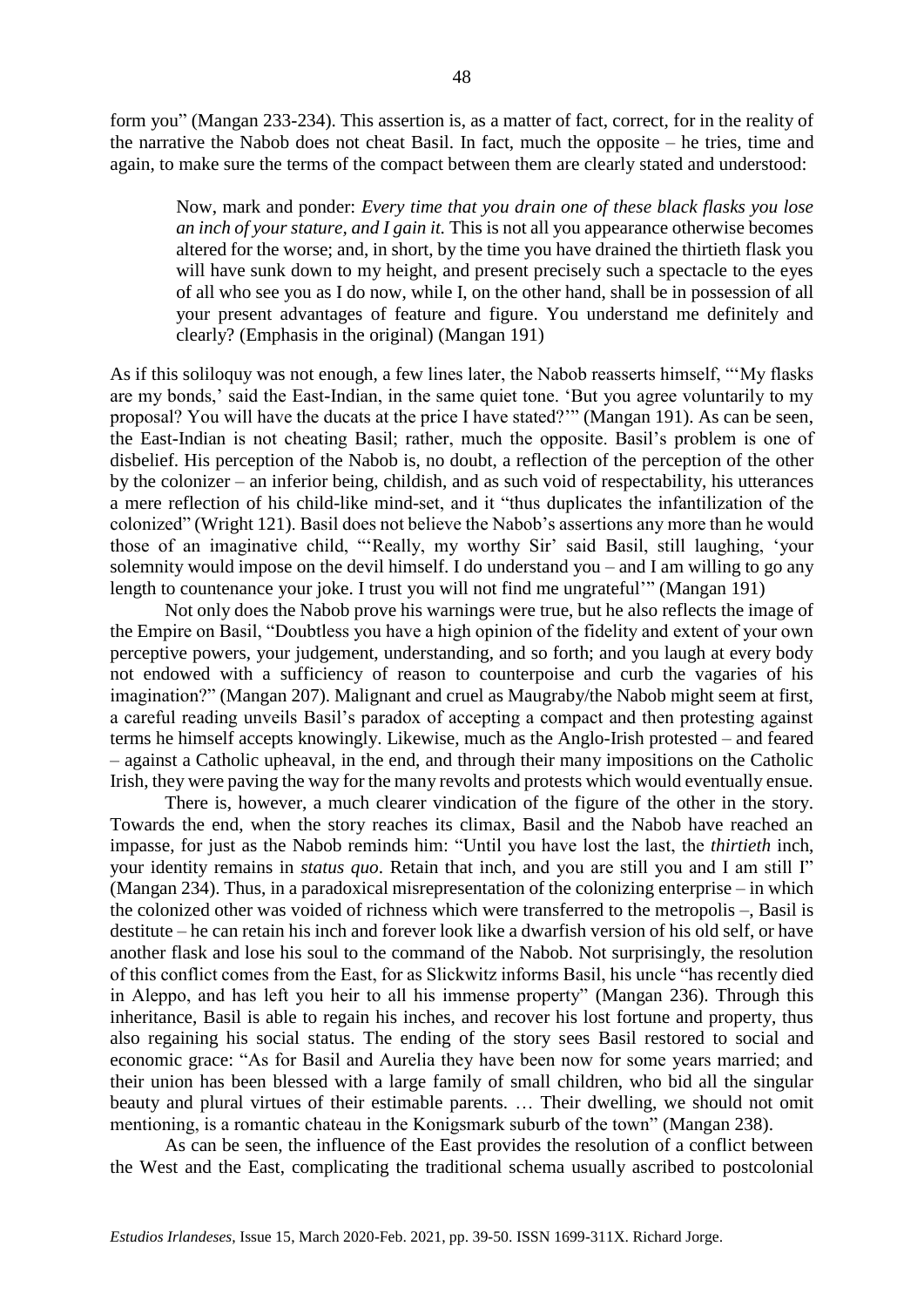writings. Once the former has entered the Gothic world to find riches, there can be no unilateral solution, for that would end up in destitution. The only solution possible is a mutual alliance and understanding, a blending or combination of both East and West, closely resembling what in *Postcolonial Studies* Ashcroft terms "abrogation" or "the rejection by post-colonial writers of a normative concept of 'correct' or 'standard'" language productions (3). Predating Ashcroft's definition, the writings of J. C. Mangan deploy the concept and apply it to subvert the standards set in colonialist fiction by which "any conflict which emerged would always in the first place have to do with the colonizer, with his attempt to shape his world in his image" (Boehmer 63). Thus, in the same way characters in Mangan's writings are entrapped in between two worlds and the narrative is unable to offer a synthesised, culturally homogeneous alternative, having to resort to cultural blending and appropriation to unravel the plot and provide a satisfactory dénouement, so the Anglo-Irish found themselves caught in between the impossibility of eliminating their Catholic counterparts or embracing their Irishness. J.C. Mangan's answer anticipates the postcolonial concept of hybridity, seeing this combination European and Oriental – or Gaelic Catholic and Anglo-Irish Protestant – as the solution to the convoluted historical narrative in which both communities were endlessly entrapped. J.C. Mangan's narratives prove the feebleness of colonialist discourses and how, in the end, not only do reversed mirror images not solve the colonial conundrum, but they also create monsters of the mind, which are, ultimately, more a product of colonizers' anxieties, fears and delusions than faithful representations of the colonized other. In their appropriation and abrogation of colonial literature standards, J.C. Mangan's short stories promote the union and synthesis of both Catholic and Protestant cultural elements to provide a resolution to the conflict – both literary and cultural – thus fostering a new feeling of national Irish identity; a hybridity which later Irish writers would develop and deploy to create a new Irish literature.

## **Works Cited**

Ashcroft, Bill. *The Empire Writes Back*. New York: Routledge, 1989.

- Ashcroft, Bill. *Postcolonial Studies: The Key Concepts*. New York: Routledge, 2007.
- Boehmer, Elleke. *Colonial and Postcolonial Literature*. Oxford: Oxford University Press, 2005.
- Bubb, Alexander. "The Life of the Irish Soldier in India: Representations and Self-Representations, 1857-1922". *Modern Asian Studies* 46. 4 (2012): 769-813.
- Cleary, Joe. *Literature, Partition, and the Nation State. Culture and Conflict in Ireland, Israel and Palestine.* Cambridge: Cambridge University Press, 2004.
- Daniels, Patsy J. *The Voice of the Oppressed in the Language of the Oppressor. A Discussion of Selected Postcolonial Literature from Ireland, Africa, and America.* London: Routledge, 2001.
- Day, William Patrick. *In the Circles of Fear and Desire*. Chicago: University of Chicago Press, 1985.
- Flannery, Eóin. *Ireland and Postcolonial Sutdies. Theory, Discourse, Utopia.* Hampshire: Palgrave MacMillan, 2009.
- Gibbons, Luke. *Gaelic Gothic. Race, Colonization, and Irish Culture*. Galway: Arlen House, 2004.
- Innes, C. L. *The Cambridge Introduction to Postcolonial Literatures in English*. Cambridge: Cambridge University Press, 2007.